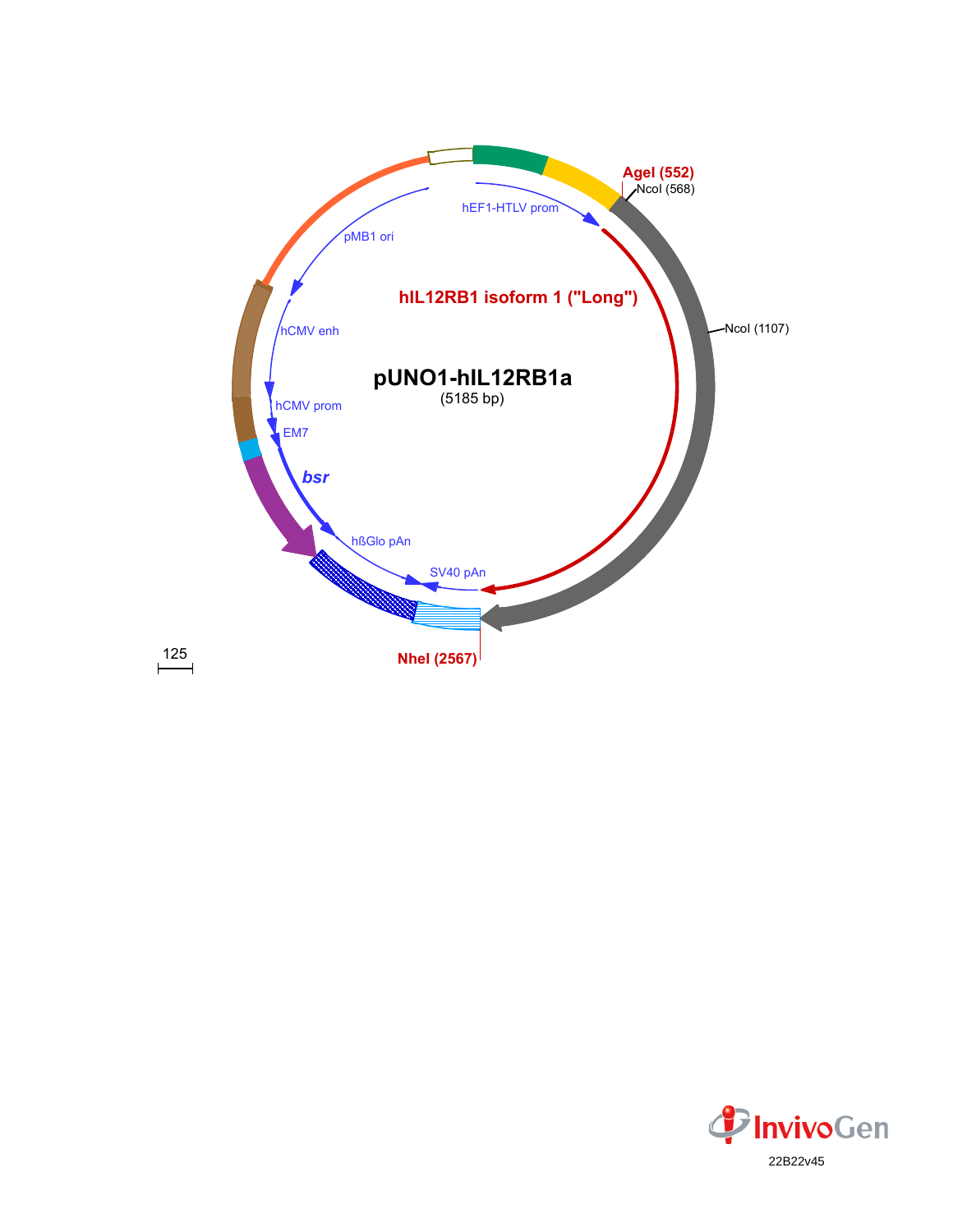GGATCTGCGATCGCTCCGGTGCCCGTCAGTGGGCAGAGCGCACATCGCCCACAGTCCCCGAGAAGTTGGGGGGAGGGGTCGGCAATTGAACGGGTGCCTA 1

GAGAAGGTGGCGCGGGGTAAACTGGGAAAGTGATGTCGTGTACTGGCTCCGCCTTTTTCCCGAGGGTGGGGGAGAACCGTATATAAGTGCAGTAGTCGCC 101

GTGAACGTTCTTTTTCGCAACGGGTTTGCCGCCAGAACACAGCTGAAGCTTCGAGGGGCTCGCATCTCTCCTTCACGCGCCCGCCGCCCTACCTGAGGCC 201

GCCATCCACGCCGGTTGAGTCGCGTTCTGCCGCCTCCCGCCTGTGGTGCCTCCTGAACTGCGTCCGCCGTCTAGGTAAGTTTAAAGCTCAGGTCGAGACC 301

GGGCCTTTGTCCGGCGCTCCCTTGGAGCCTACCTAGACTCAGCCGGCTCTCCACGCTTTGCCTGACCCTGCTTGCTCAACTCTACGTCTTTGTTTCGTTT 401

**AgeI (552)** NcoI (568)

TCTGTTCTGCGCCGTTACAGATCCAAGCTGTGACCGGCGCCTACCTGAGATCACCGGTAGGAGGGCCACCATGGAGCCGCTGGTGACCTGGGTGGTCCCC 501 CTCCTCTTCCTCTTCCTGCTGTCCAGGCAGGGCGCTGCCTGCAGAACCAGTGAGTGCTGTTTTCAGGACCCGCCATATCCGGATGCAGACTCAGGCTCGG 601 CCTCGGGCCCTAGGGACCTGAGATGCTATCGGATATCCAGTGATCGTTACGAGTGCTCCTGGCAGTATGAGGGTCCCACAGCTGGGGTCAGCCACTTCCT 701 801 GCGGTGTTGCCTTAGCTCCGGGCGCTGCTGCTACTTCGCCGCCGGCTCAGCCACCAGGCTGCAGTTCTCCGACCAGGCTGGGGTGTCTGTGCTGTACACT GTCACACTCTGGGTGGAATCCTGGGCCAGGAACCAGACAGAGAAGTCTCCTGAGGTCACCCTGCAGCTCTACAACTCAGTTAAATATGAGCCTCCTCTGG 901 1001 GAGACATCAAGGTGTCCAAGTTGGCCGGGCAGCTGCGTATGGAGTGGGAGACCCCGGATAACCAGGTTGGTGCTGAGGTGCAGTTCCGGCACCGGACACC CAGCAGTCCATGGAAGTTGGGCGACTGCGGACCTCAGGATGATGATACTGAGTCCTGCCTCTGCCCCCTGGAGATGAATGTGGCCCAGGAATTCCAGCTC 1101 1201 CGACGACGGC<u>G</u>GCTGGGGAGCCAAGGAAGTTCCTGGAGCAAGTGGAGCAGCCCTGTGTGCGTTCCCCCTGAAAACCCCCCACAGCCTCAGGTGAGATTCT CGGTGGAGCAGCTGGGCCAGGATGGGAGGAGGCGGCTGACCCTGAAAGAGCAGCCAACCCAGCTGGAGCTTCCAGAAGGCTGTCAAGGGCTGGCGCCTGG 1301 CACGGAGGTCACTTACCGACTACAGCTCCACATGCTGTCCTGCCCGTGTAAGGCCAAGGCCACCAGGACCCTGCACCTGGGGAAGATGCCCTATCTCTCG 1401 1501 GGTGCTGCCTACAACGTGGCTGTCATCTCCTCGAACCAATTTGGTCCTGGCCTGAACCAGACGTGGCACATTCCTGCCGACACCCACACAGAACCAGTGG 1601 CTCTGAATATCAGCGTCGGAACCAACGGGACCACCATGTATTGGCCAGCCCGGGCTCAGAGCA<u>C</u>GACGTATTGCATTGAATGGCAGCCTGTGGGCCAGGA 1701 C\_CGGGGCCTTGCCACCTGCAGCCTGACTGCGCCGCAAGACCCGGATCCGGCTGGAATGGCAACCTACAGCTGGAGTCGAGAGTCTGGGGCAATGGGGCAG 1801 GAAAAGTGTTACTACATTACCATCTTTGCCTCTGCGCACCCCGAGAAGCTCACCTTGTGGTCTACGGTCCTGTCCACCTACCACTTTGGGGGCAATGCCT 1901 CAGCAGCTGGGACACCGCACCACCGTCTCGGTGAAGAATCATAGCTTGGACTCTGTGTCTGTGGACTGGGCACCATCCCTGCTGAGCACCTGTCCCGGCGT CCTAAAGGAGTATGTTGTCCGCTGCCGAGATGAAGACAGCAAACAGGTGTCAGAGCATCCCGTGCAGCCCACAGAGACCCAAGTTACCCTCAGTGGCCTG 2001 CGGGCTGGTGTAGCCTACACGGTGCAGGTGCGAGCAGACACAGCGTGGCTGAGGGGTGTCTGGAGCCAGCCCCAGCGCTTCAGCATCGAAGTGCAGGTTT 2101 2201 CTGATTGGCTCATCTTCTTCGCCTCCCTGGGGAGCTTCCTGAGCATCCTTCTCGTGGGCGTCCTTGGCTACCTTGGCCTGAACAGGGCCGCACGGCACCT 2301 GTGCCCGCCGCTGCCCACACCCTGTGCCAGCTCCGCCATTGAGTTCCCTGGAGGGAAGGAGACTTGGCAGTGGATCAACCCAGTGGACTTCCAGGAAGAG GCATCCCTGCAGGAGGCCCTGGTGGTAGAGATGTCCTGGGACAAAGGCGAGAGGACTGAGCCTCTCGAGAAGACAGAGCTACCTGAGGGTGCCCCTGAGC 2401 TGGCCCTGGATACAGAGTTGTCCTTGGAGGATGGAGACAGGTGCAAGGCCAAGATGTGATCGTTGAGGCTAGCTGGCCAGACATGATAAGATACATTGAT 2501 M E P L V T W V V P 1 L L F L F L L S R Q G A A C R T S E C C F Q D P P Y P D A D S G S 11 S G P R D L R C Y R I S S D R Y E C S W Q Y E G P T A G V S H F R C C L S S G R C C Y F A A G S A T R L Q F S D Q A G V S V L Y T V T L W V E S W A R N Q T E K S P E V T L Q L Y N S V K Y E P P L 111 I K V S K L A G Q L R M E W E T P D N Q V G A E V Q F R H R T P S S P W K L G D C G P Q D D D T E S C L C P L E M N V A Q E F Q L 177 R R R R L G S Q G S S W S K W S S P V C V P P E N P P Q P Q V R F 211 244 PS V E Q L G Q D G R R R L T L K E Q P T Q L E L P E G C Q G L A P G T E V T Y R L Q L H M L S C P C K A K A T R T L H L G K M P Y L S 311 DG A A Y N V A V I S S N Q F G P G L N Q T W H I P A D T H T E P V 344ÞA LNIS V GTNGTTMY W PARAQ STTYCIEW Q P V G Q D 377 PRG LAT C S L T A P Q D P D P A G M A T Y S W S R E S G A M G Q E K C Y Y I T I F A S A H P E K L T L W S T V L S T Y H F G G N A 411 444NS A A G T P H H V S V K N H S L D S V S V D W A P S L L S T C P G V L K E Y V V R C R D E D S K Q V S E H P V Q P T E T Q V T L S G L 477 511 PRAG VAYT V Q V RAD T A W L R G V W S Q P Q R F S I E V Q V S D W L I F F A S L G S F L S I L L V G V L G Y L G L N R A A R H L 544 C P P L P T P C A S S A I E F P G G K E T W Q W I N P V D F Q E E A S L Q E A L V V E M S W D K G E R T E P L E K T E L P E G A P E 611 L A L D T E L S L E D G D R C K A K M • 644NcoI (1107) **NheI (2567)** 44 77  $144 \cdot G$  D 277 577

2601 GAGTTTGGACAAACCACAACTAGAATGCAGTGAAAAAAATGCTTTATTTGTGAAATTTGTGATGCTATTGCTTTATTTGTAACCATTATAAGCTGCAATA

AACAAGTTAACAACAACAATTGCATTCATTTTATGTTTCAGGTTCAGGGGGAGGTGTGGGAGGTTTTTTAAAGCAAGTAAAACCTCTACAAATGTGGTAT 2701

GGAATTCTAAAATACAGCATAGCAAAACTTTAACCTCCAAATCAAGCCTCTACTTGAATCCTTTTCTGAGGGATGAATAAGGCATAGGCATCAGGGGCTG 2801

2901 TTGCCAATGTGCATTAGCTGTTTGCAGCCTCACCTTCTTTCATGGAGTTTAAGATATAGTGTATTTTCCCAAGGTTTGAACTAGCTCTTCATTTCTTTAT

GTTTTAAATGCACTGACCTCCCACATTCCCTTTTTAGTAAAATATTCAGAAATAATTTAAATACATCATTGCAATGAAAATAAATGTTTTTTATTAGGCA 3001

3101 GAATCCAGATGCTCAAGGCCCTTCATAATATCCCCCAGTTTAGTAGTTGGACTTAGGGAACAAAGGAACCTTTAATAGAAATTGGACAGCAAGAAAGCGA